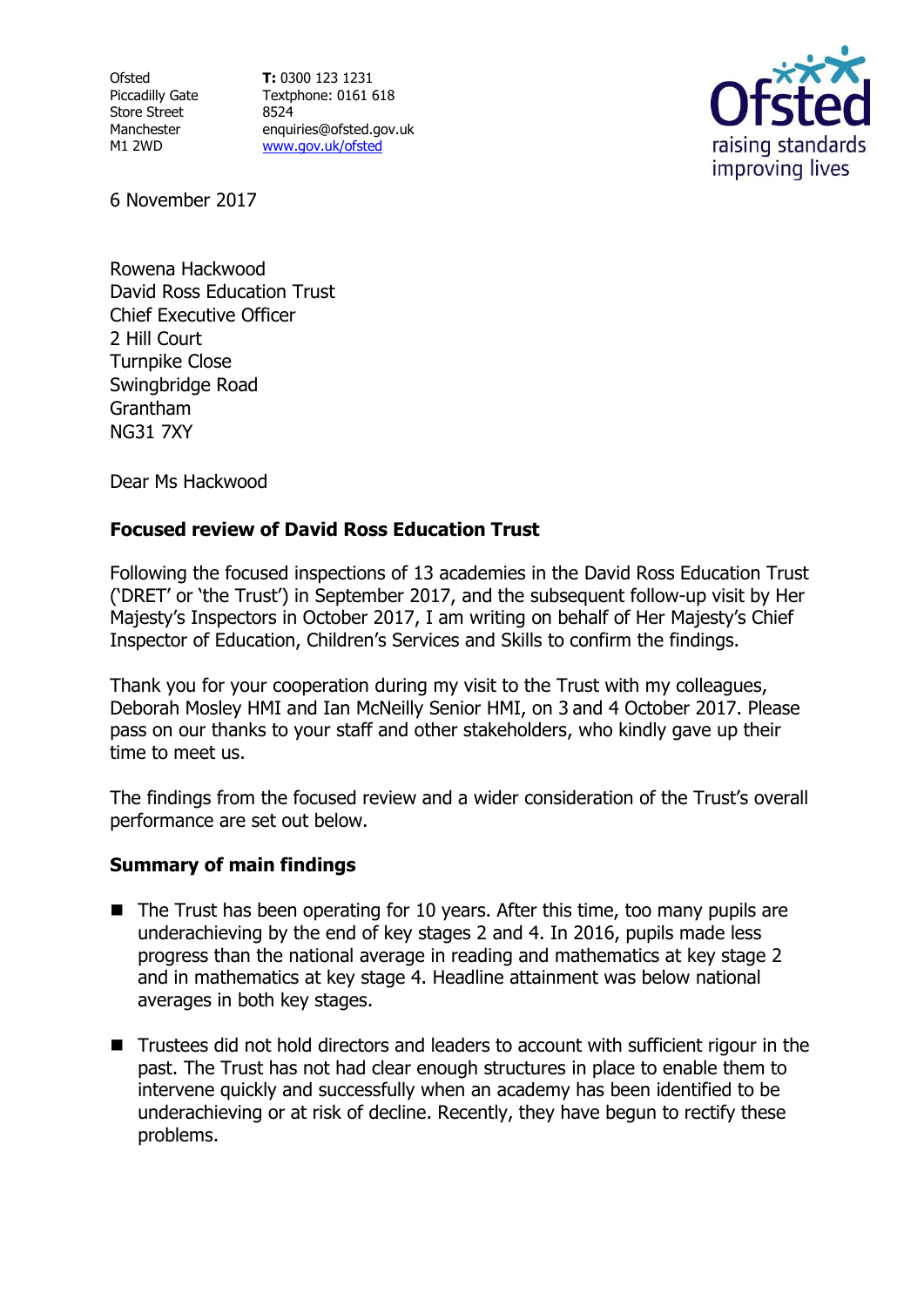

- Trustees and directors have not used information relating to the performance of individual academies to systematically improve the quality of provision and outcomes for pupils across the Trust.
- Arrangements for governance are unclear. Some members of local governing bodies do not understand that their role is not the same as that of a governor in a maintained school. Senior trust staff acknowledge that some local governing bodies have not been fully effective in their delegated roles. Having identified this as an area of concern, the Trust is reviewing governance arrangements. In some academies, the Trust has replaced the local governing body with an academy improvement board where they require focused intervention to improve the impact of governance.
- While attendance in some academies is above the national average, the attendance of pupils across the Trust is below that seen nationally, both in primary and secondary schools. The persistent absence of pupils who are eligible for free schools meals is higher than that of their peers in almost all DRET academies. Although positive action has been taken very recently, the Trust has not successfully addressed this long-standing issue.
- The Trust has not effectively supported academies in their drive to recruit staff. This means that some academies have struggled to appoint permanent highquality teachers.
- DRET has a proud tradition of providing high-quality opportunities for pupils of all ages, for example in music, sport, and outward bound expeditions. The Trust capitalises on the resources at its disposal to ensure that staff receive ongoing training and that pupils can perform to a high standard.
- $\blacksquare$  The Trust has been successful in improving the quality of education in many of its academies, as indicated by their inspection grades. At the time of the review, 82% of primary academies had been judged to be at least good, compared to 32% when the schools joined the Trust. While there is an improved profile for secondary academies, only half of secondary academies are currently judged to be providing a good standard of education.
- Academies' leaders and staff work together in local clusters, supported and challenged by 'Academy Improvement Leads' (AILs). This has been particularly successful in the primary sector, with principals reporting that the AILs know their academies well.
- There have been significant, Trust-wide changes in the last year. The sponsor is now the chair of the board of trustees and you were appointed as the chief executive officer in May 2017. Although you took up your post as full-time chief executive officer in August 2017, your preparatory work enabled you to begin from an informed perspective.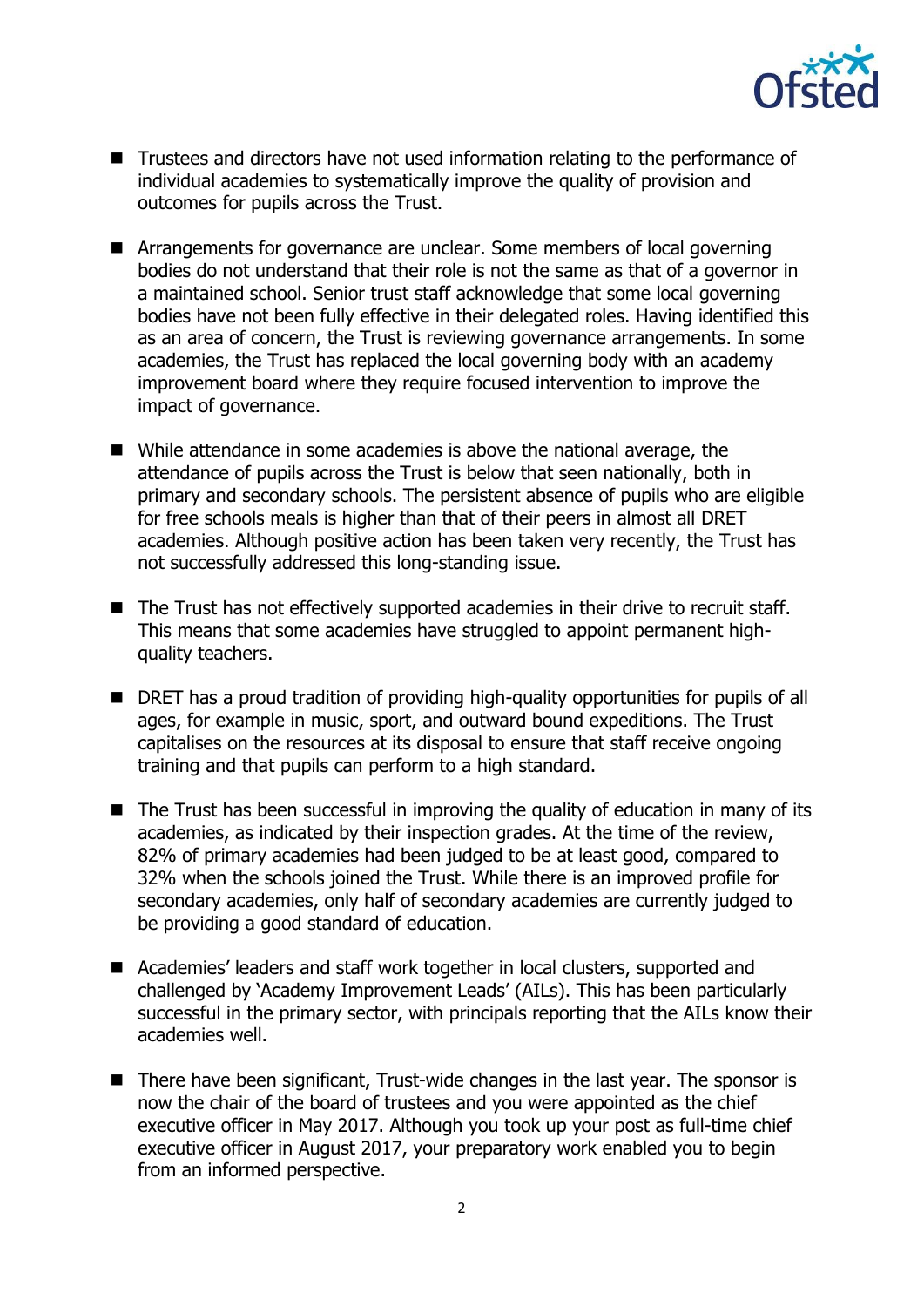

■ Arrangements for safeguarding across the Trust are effective.

## **Evidence**

Focused inspections of 13 academies were carried out from 26 to 27 September 2017. Seven of these inspections were carried out under section 5 of the Education Act 2005 (as amended). Six inspections were carried out under section 8 of the same Act. Of these, two inspections converted to a full inspection under section 5. Four of the academies had not been inspected previously.

The outcomes of the section 5 inspections were:

- one academy that had not been previously inspected was judged to be good
- of the other academies that had not been previously inspected, two were judged to require improvement and one was judged to have serious weaknesses
- the overall effectiveness of one academy remains unchanged; this academy still has serious weaknesses
- two academies had been previously judged to require improvement. One has improved and was judged to be providing a good standard of education; the other was judged to still require improvement
- two academies that had previously been judged to be good had declined and were judged to require improvement following their converted inspections.

The outcomes of the section 8 inspections were:

 $\blacksquare$  four academies continue to provide a good standard of education.

Her Majesty's Inspectors (HMI) held telephone discussions with principals in 12 DRET academies on 28 September 2017. During the follow-up visit, HMI held discussions with the sponsor, the chief executive officer, four trustees and four directors. They also met with two representatives of Trust local governing bodies and seven academy improvement leads for primary and secondary academies. Finally, a discussion was held with the executive director of music and the sports enrichment manager. A range of relevant documentation was also scrutinised.

## **Context**

David Ross Education Trust is a large multi-academy trust with 34 academies: 22 primary, 11 secondary and one special academy. The Trust is spread over eight local authorities in the East Midlands, London, and the North East, Yorkshire and Humber.

Twenty-two of the academies are sponsor-led academies, 10 are academy convertors and two are free schools.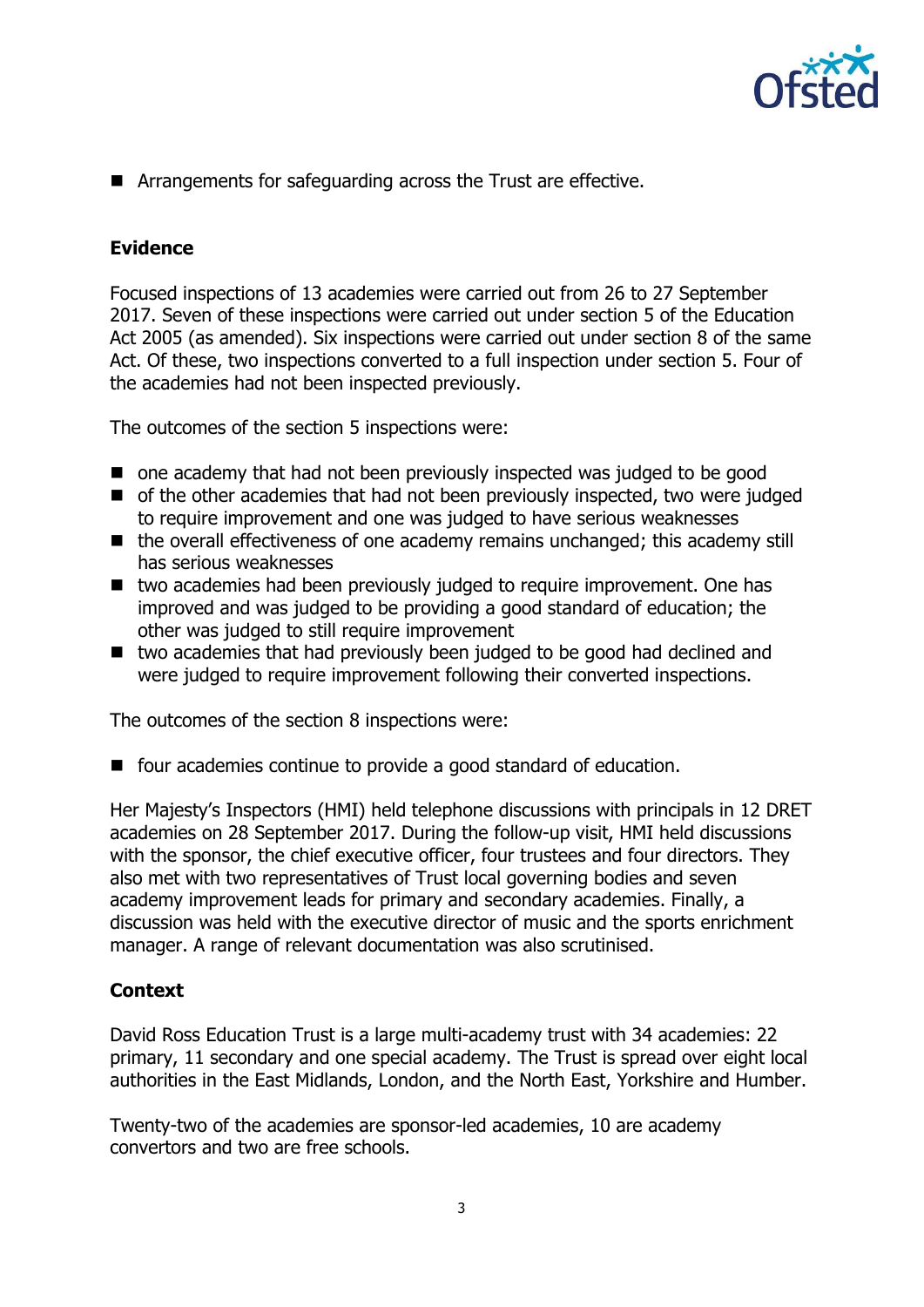

The Trust is well established. The first school to join the Trust did so in 2007. The Trust grew slowly in the early years. However, 29 schools joined the Trust over a three-year period between 2012 and 2015. The most recent free school opened at Queen Elizabeth Olympic Park, London, in September 2017.

The previous chair of the board of trustees left his position in January 2017. An acting chair held the post in February 2017. A month later, the Trust board elected the sponsor to be the new chair.

You took up your post as chief executive officer in August 2017. Prior to this, you undertook the role on a part-time basis from June 2017 in order to begin to familiarise yourself with the workings of the Trust.

There have been several changes to the membership of the board of trustees and directors over the past two years.

#### **Main findings**

Currently, the inspection outcomes as a whole for the Trust's academies, including the most recent focused inspections, are as follows:

- four academies are outstanding
- twenty are good
- seven academies require improvement
- $\blacksquare$  two are inadequate
- one academy has yet to be inspected.

The Trust has improved the overall effectiveness of 17 academies since they joined DRET.

The overall effectiveness of two academies has declined since they joined the Trust.

In 2016, the proportion of children achieving a good level of development by the end of the early years was in line with the national average. The proportion of pupils achieving the expected standard in the Year 1 phonics check was only just below the national average. Provisional information indicates that these results have been maintained in 2017.

Despite the general improvements in the quality of education across the Trust, pupil achievement has not improved quickly enough across all key stages. In 2016, pupils in key stage 2 made less progress than was seen nationally in reading and mathematics. The proportion of pupils achieving the expected standard was lower than the national average in both reading and mathematics separately and in reading, writing and mathematics combined. In 2016, the proportion of pupils achieving the expected standard in writing at the end of key stage 2 was above the national average. Provisional assessment information for 2017 indicates that the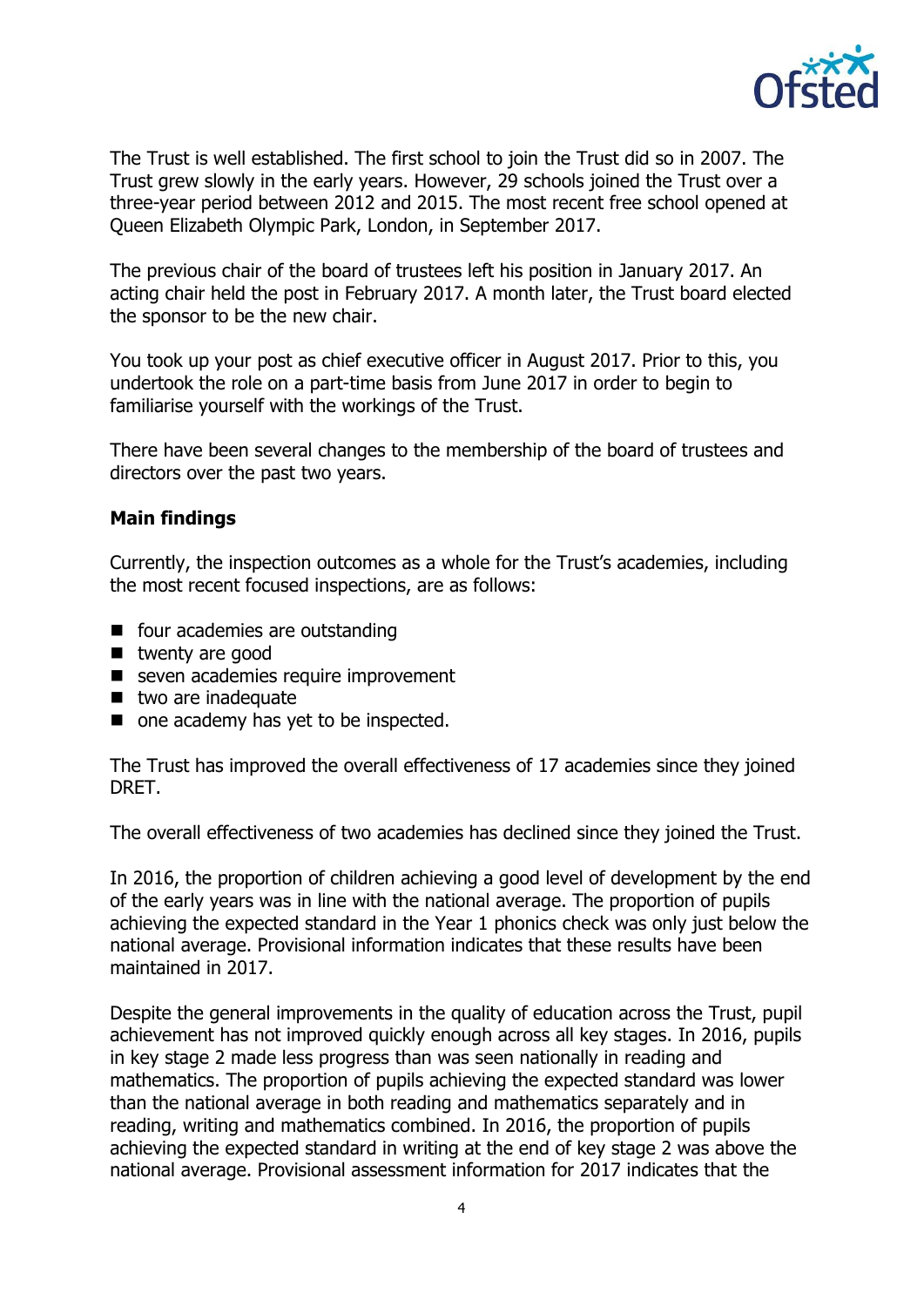

proportion achieving this standard in writing is now below the national average. This information also shows that for almost all indicators, the rate of improvement in the progress of pupils is not keeping pace with that seen nationally. Provisional assessment information for 2017 further indicates that in most primary academies, the progress score for disadvantaged pupils is below zero in reading, writing and mathematics.

At key stage 4, the 2016 attainment 8 and progress 8 scores for secondary schools in the Trust was below the national average. The proportion of pupils achieving  $A^*$  to C in GCSE English and mathematics was substantially below the national average. Disadvantaged pupils performed slightly better at key stage 4 compared to key stage 2 in 2016. However, the progress scores for disadvantaged pupils at key stage 4 were negative in all measures.

Trustees acknowledge that they have not held directors or leaders to account with sufficient rigour until recently. They have not ensured that sufficiently clear strategies to improve outcomes for pupils have been in place. In many instances, interventions were implemented, but when found not to be successful, further interventions were put in place. Trustees did not give careful consideration to a longterm plan for sustainable improvement with clear lines of monitoring and accountability. For some academies, effective support for improvement has been too slow in arriving, leading to declining performance. Recent changes have resulted in trustees, including the chair, placing a greater emphasis on holding leaders to account for pupil outcomes.

Arrangements for governance have not been sufficiently clear. The scheme of delegation is made available to all local governing bodies, but members do not restrict their work closely enough to the aspects for which they are directly responsible. There is currently a combination of local governing bodies and academy improvement boards across the Trust. Some local governing bodies are operating successfully, but too many require the support of directors or trustees to help them fulfil their roles well. The Trust, having recently recognised this, has commissioned a review of governance in order to improve this aspect of their work.

The Trust has not had a fully effective strategy for recruitment. The Trust has been unsuccessful in filling teacher vacancies in some academies. This has led to some classes, particularly in secondary academies, being taught by supply teachers for prolonged periods. You recognise that this is not a satisfactory solution in the long term and have plans to recruit more successfully in future.

DRET academies have traditionally operated in local clusters. This has had a degree of success, particularly for primary schools. Principals who spoke with inspectors feel that 'academy improvement leads' know the academies they support well. They support principals to evaluate the work of their academies and to write plans for improvement. Professional development for leaders and staff, organised either through the teaching school alliance or through local routes, has been well received.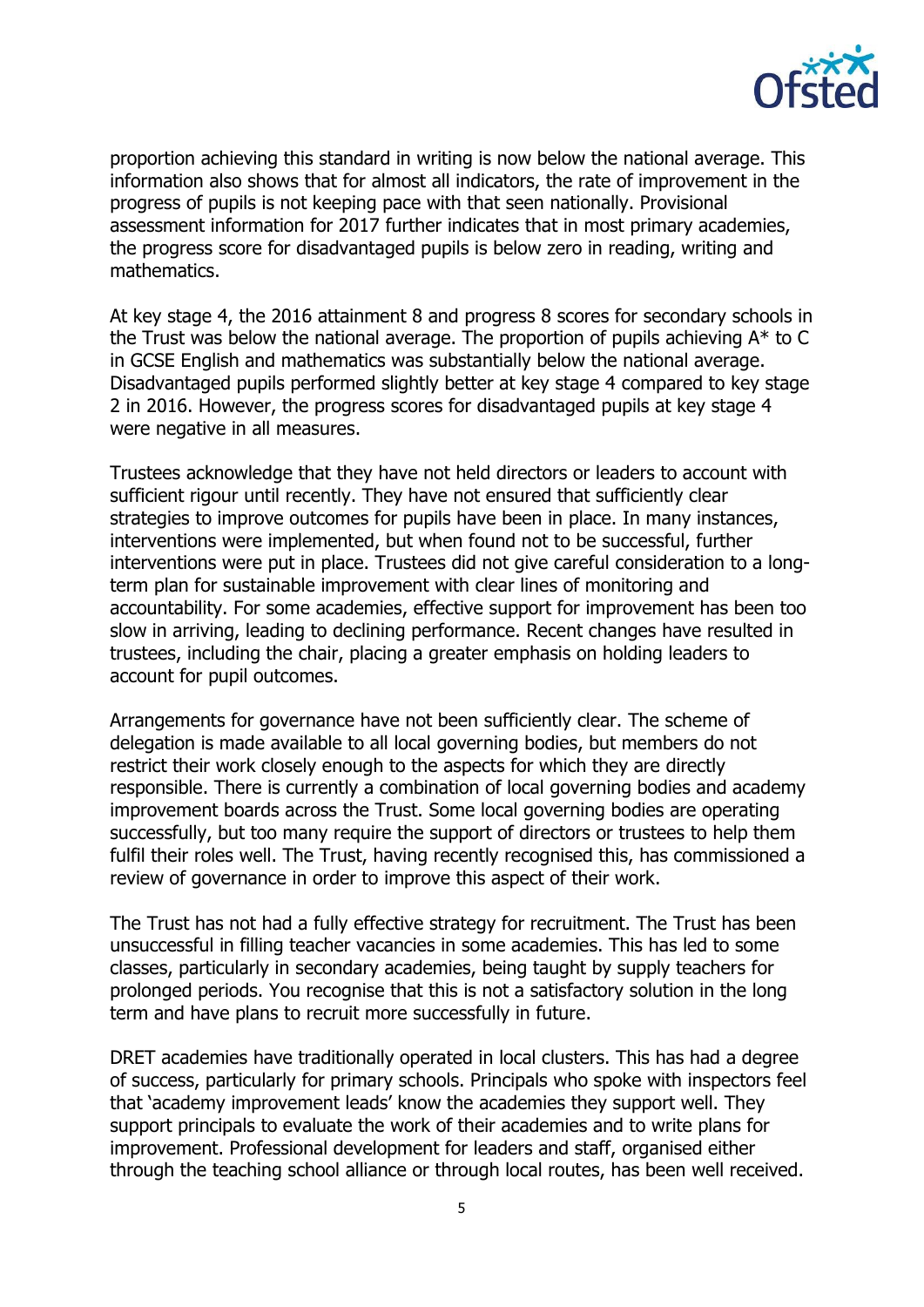

Principals are able to point to several examples of how this has improved the quality of teaching and leadership in their individual academies.

In secondary academies, however, the clusters have had limited success. This is partly due to their geographical spread, which has hampered the sharing of effective practice. Although there have been some successes, there has not been a clear strategy to ensure that all clusters are effective. Overall, the lack of effective policies and procedures has meant that the Trust has been slow to intervene with proven support and challenge to prevent academies slipping into decline or underachieving.

While the rate of attendance in some academies is above the national average, in too many academies, pupils' attendance is low overall. In 2016, the rate of attendance of pupils eligible for free school meals was below that of other pupils in every secondary academy and most primary academies. Rates of persistent absence of pupils eligible for free school meals are high. In several academies, the rate of persistent absence of this group of pupils is more than twice the national average. The Trust has been very slow to provide academies with the support they have needed to successfully address this situation. A recent programme of training for staff to improve attendance has taken place in 10 academies. Over six months, this has improved the attendance in nine of the academies. This has yet to be rolled out to all academies. At the start of the autumn term 2017, you introduced a 'sprint' on attendance. This means that every academy across the Trust highlighted the importance of attendance to pupils and parents with renewed vigour for one week. Initial feedback from all academies shows that they have participated in this 'sprint' with enthusiasm, leading to early signs of improvement in many cases.

The Trust takes great pride in the opportunities it offers for pupils to participate, and excel, in music and sport. This aspect of the Trust's work has a long-standing record of success. Pupils learn to play musical instruments and can participate in ensembles or even represent the Trust in county youth orchestras. Over recent years, almost 2,000 pupils have participated in carol services at Hull Minster. Several pupils have not only attended, but have also had the opportunity to perform in an opera. Pupils compete in Trust-wide summer and winter sports events. These events are typically attended by Olympic athletes to inspire the pupils.

Professional development for academy staff is key to the success of these experiences. Well-conceived initiatives in both sport and music motivate pupils to participate. Staff make clear their high expectations of pupils' attitudes to learning, including their appearance, academic efforts and attendance. These expectations have to be met before pupils are given the honour of representing their academy. Pupils can take part in outward-bound expeditions as far afield as Canada. Bursaries are made available for those pupils who show particular promise to develop their skills to a very high level. Case studies and Trust information demonstrate that these opportunities can have a positive impact on attendance and, to some degree, academic achievement.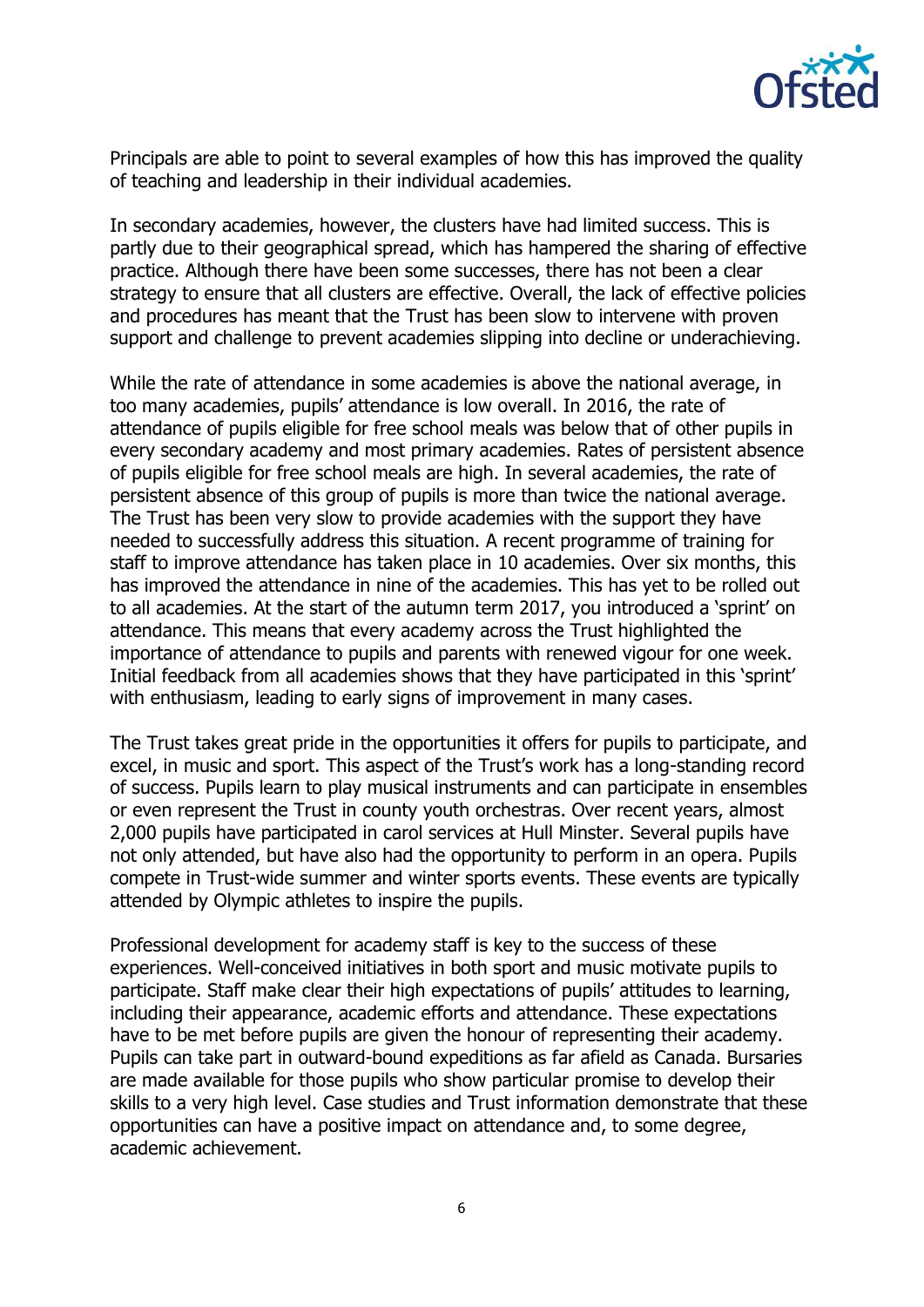

By the time of your appointment in June 2017, the sponsor, who is now the chair of the board of trustees, had decided to make significant changes. Several new appointments were made at trustee and director level. This was a key moment in the history of the Trust.

Since your appointment, you have successfully shared your vision for the future of DRET. You have communicated, through a three-year strategy document and faceto-face meetings, your vision for a 'world-class education'. Principals, directors and trustees who spoke with inspectors understand the recent initiatives you have introduced, such as 'sprint, fix, build' and the 'Team Around The School', and their intended role in bringing about improvements to standards. Very early feedback from academies indicates that principals are implementing your initiatives. It is, however, far too early to judge whether the widespread changes that are being introduced will be fully effective or sustainable in the long term.

## **Safeguarding**

Safeguarding arrangements across the Trust are checked regularly. At the time of this review, every academy had been judged by Ofsted, at its most recent inspection, to have effective safeguarding arrangements. The director with responsibility for safeguarding has been outward looking, seeking support from the best practice he could identify. Academy improvement leads check each academy's procedures and culture of safeguarding during their visits and report their findings to the Trust. A Trust-wide audit of safeguarding was undertaken in May 2017. The director wasted no time in drawing up a detailed action plan to highlight any areas that could be improved further. This has been acted upon swiftly. You have clear lines of communication with the director and the academies' designated safeguarding leaders to support this important aspect of the Trust's work.

#### **Recommendations**

- Improve the progress that pupils, including those who are disadvantaged, make by the end of key stage 2 and key stage 4.
- Systematically improve pupils' rates of attendance and reduce the persistent absence of pupils eligible for free school meals.
- **E** Ensure the Trust acts more swiftly when it identifies that an academy is at risk of underachieving, deploying high quality support to secure sustainable improvement.
- Ensure the structures, roles and responsibilities of governance are clearly understood by all stakeholders to enable effective accountability.
- Ensure that trustees, directors and leaders at all levels are held to account for their role in improving outcomes for pupils.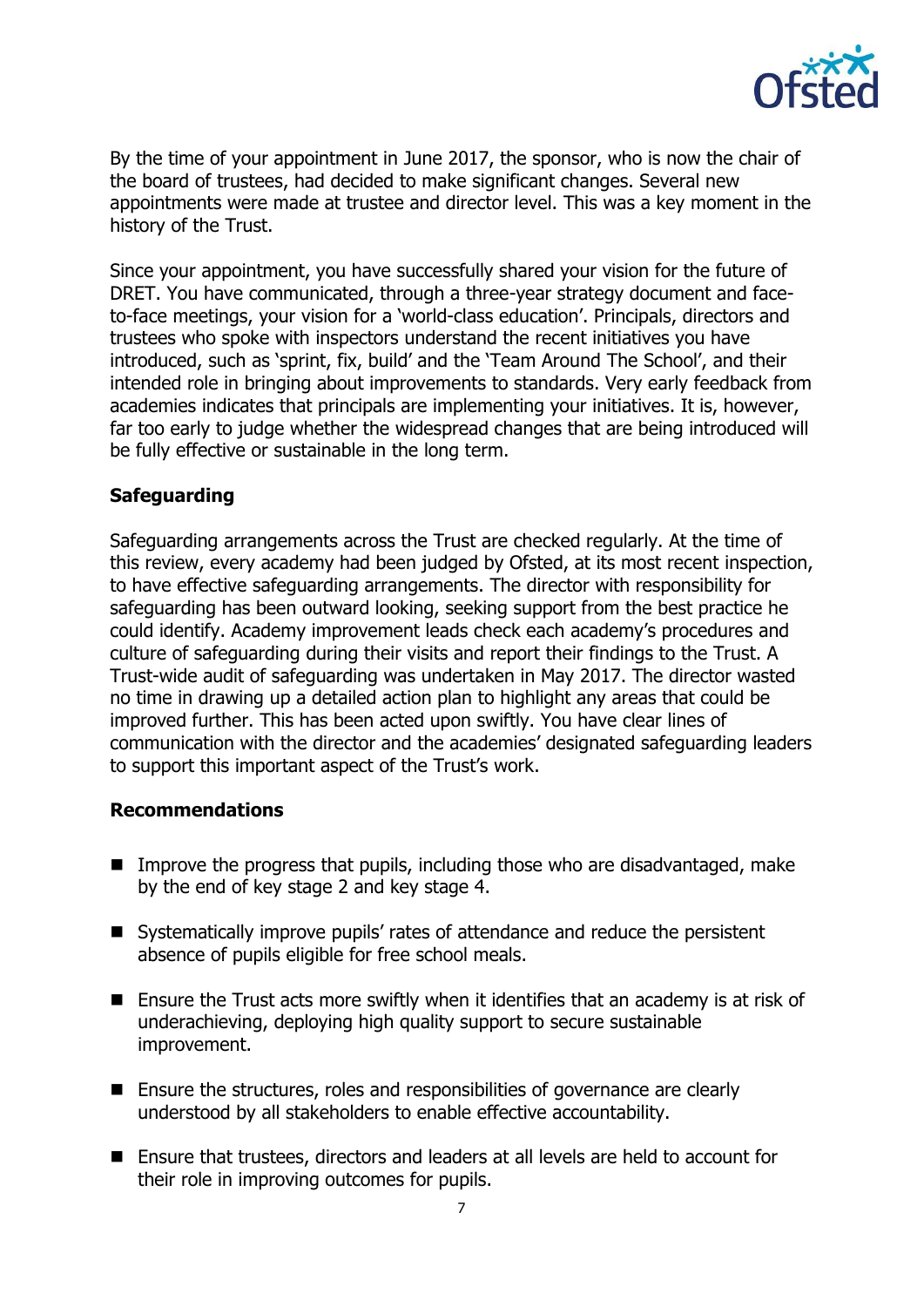

**IMPLEMENTE IM** Implement an effective strategy to recruit high-quality staff, especially where individual headteachers have particular difficulties with recruitment.

Yours sincerely

Di Mullan **Her Majesty's Inspector**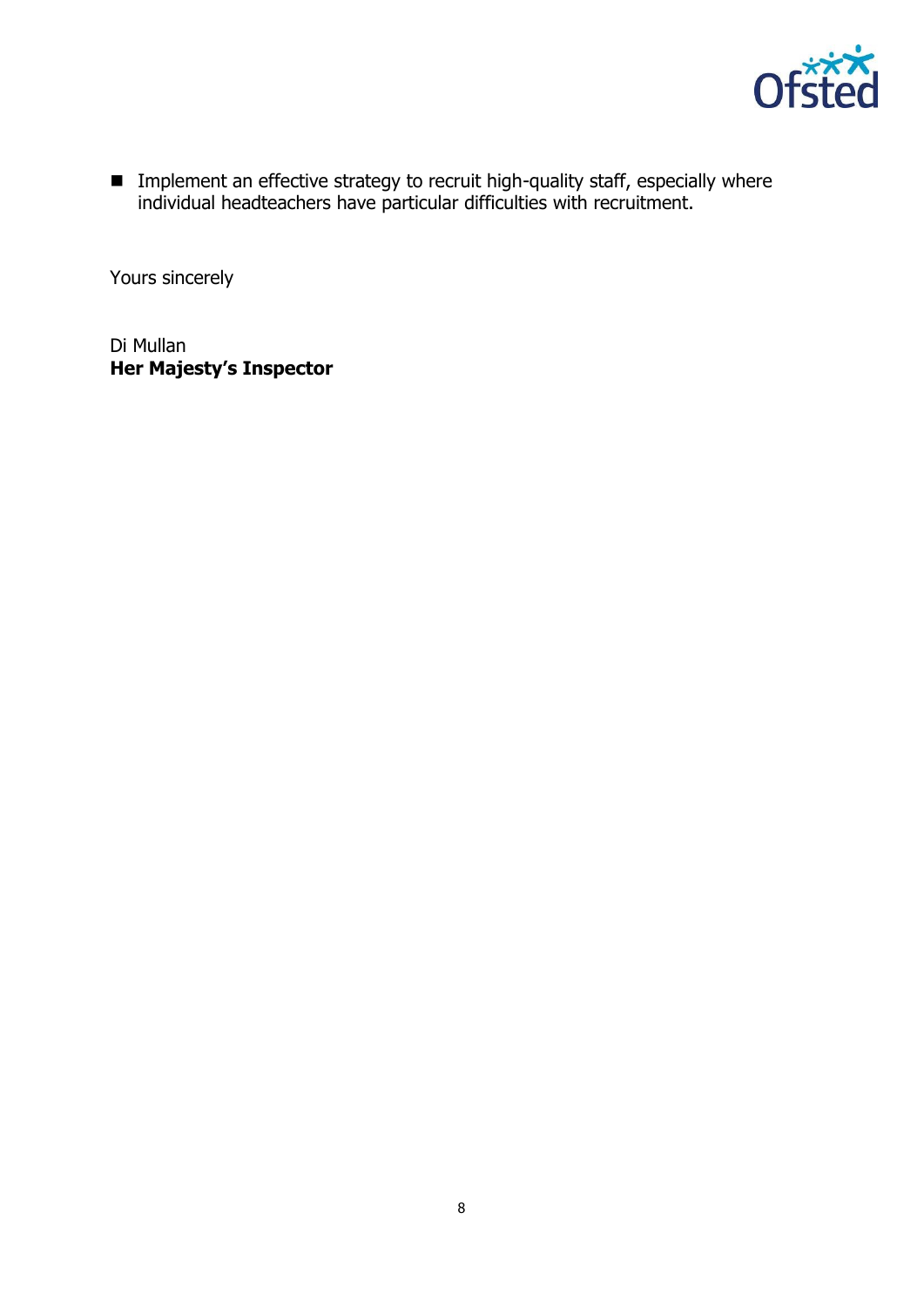

## **Annex: Academies that are part of the Trust**

# **Academies inspected as part of the focused inspections – section 5 inspections (including those that converted from Section 8 inspections)**

| <b>Academy</b><br>name                            | <b>Region</b>                                    | <b>Local authority</b><br>area | <b>Opening</b><br>date as an<br>academy | <b>Previous</b><br>inspection<br>grade<br>(date) | <b>Most recent</b><br>inspection<br>grade (date) |
|---------------------------------------------------|--------------------------------------------------|--------------------------------|-----------------------------------------|--------------------------------------------------|--------------------------------------------------|
| Edward<br>Heneage<br>Academy                      | North East,<br>Yorkshire<br>and<br>Humber        | North East<br>Lincolnshire     | October<br>2012                         | 4(2016)                                          | 4 (2017)                                         |
| Eastfield<br>Academy                              | East<br><b>Midlands</b>                          | Northamptonshire               | November<br>2012                        | 2(2014)                                          | 3(2017)                                          |
| Newnham<br>Primary<br>School                      | East<br>Midlands                                 | Northamptonshire               | September<br>2013                       | 3(2015)                                          | 2(2017)                                          |
| <b>Thomas</b><br>Hinderwell<br>Primary<br>Academy | North East,<br>Yorkshire<br>and<br><b>Humber</b> | North Yorkshire                | November<br>2013                        | 3(2015)                                          | 3(2017)                                          |
| Quay<br>Academy                                   | North East,<br>Yorkshire<br>and<br>Humber        | East Riding of<br>Yorkshire    | February<br>2015                        | <b>Not</b><br>previously<br>inspected            | 3(2017)                                          |
| Ingoldsby<br>Academy                              | East<br><b>Midlands</b>                          | Lincolnshire                   | March<br>2015                           | <b>Not</b><br>previously<br>inspected            | 2(2017)                                          |
| <b>Skegness</b><br>Grammar<br>School              | East<br>Midlands                                 | Lincolnshire                   | September<br>2012                       | 2(2014)                                          | 3(2017)                                          |
| <b>Thomas</b><br>Middlecott<br>Academy            | East<br><b>Midlands</b>                          | Lincolnshire                   | March<br>2015                           | <b>Not</b><br>previously<br>inspected            | 4 (2017)                                         |
| Charnwood<br>College                              | East<br>Midlands                                 | Leicestershire                 | April 2015                              | <b>Not</b><br>previously<br>inspected            | 3(2017)                                          |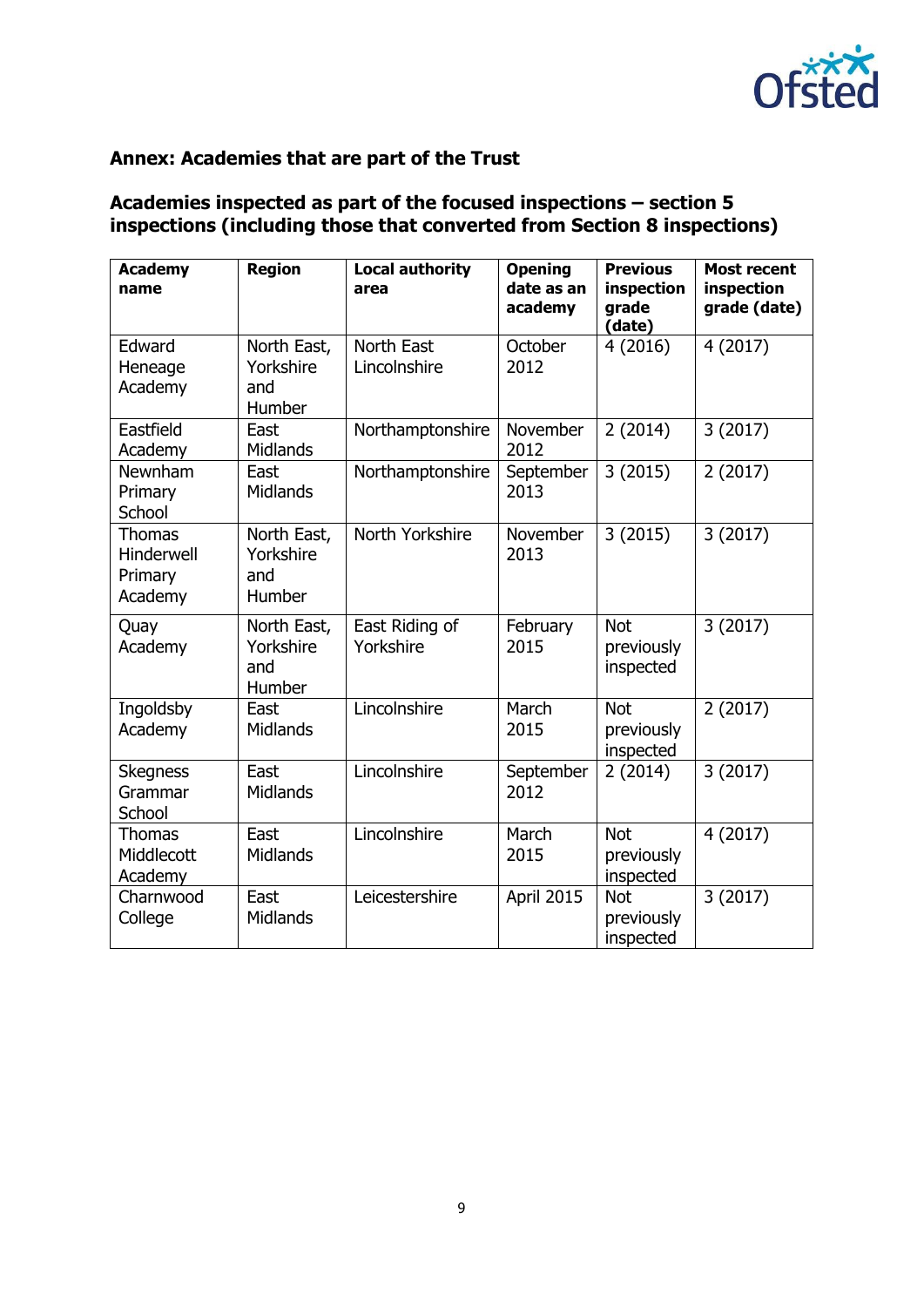

## **Academies inspected as part of the focused inspections – section 8 inspections**

| <b>Academy</b><br>name            | <b>Region</b>                             | <b>Local authority</b><br>area | <b>Opening</b><br>date as an<br>academy | <b>Previous</b><br>inspection<br>grade<br>(date) | <b>Most recent</b><br>inspection<br>grade (date) |
|-----------------------------------|-------------------------------------------|--------------------------------|-----------------------------------------|--------------------------------------------------|--------------------------------------------------|
| Hogsthorpe<br>Academy             | East<br><b>Midlands</b>                   | Lincolnshire                   | September<br>212                        | 2(2013)                                          | 2(2017)                                          |
| The Arbours<br>Primary<br>Academy | East<br><b>Midlands</b>                   | Northamptonshire               | January<br>2013                         | 2(2014)                                          | 2(2017)                                          |
| Fairfield<br>Primary<br>School    | North East,<br>Yorkshire<br>and<br>Humber | North East<br>Lincolnshire     | January<br>2015                         | 2(2010)                                          | 2(2017)                                          |
| King Edward<br>VI Academy         | East<br><b>Midlands</b>                   | Lincolnshire                   | September<br>2012                       | 2(2014)                                          | 2(2017)                                          |

# **Academies that were part of the focused telephone calls**

| <b>Academy</b><br>name                 | <b>Region</b>                             | <b>Local authority</b><br>area | <b>Opening</b><br>date as an<br>academy | <b>Previous</b><br>inspection<br>grade<br>(date) | <b>Most recent</b><br>inspection<br>grade (date) |
|----------------------------------------|-------------------------------------------|--------------------------------|-----------------------------------------|--------------------------------------------------|--------------------------------------------------|
| <b>Welton CE</b><br>Academy            | East<br><b>Midlands</b>                   | Northamptonshire               | October<br>2012                         | 1(2006)                                          | 1(2006)                                          |
| <b>Briar Hill</b><br>Primary<br>School | East<br><b>Midlands</b>                   | Northamptonshire               | November<br>2012                        | 3(2014)                                          | 2(2016)                                          |
| Wold Academy                           | North East,<br>Yorkshire<br>and<br>Humber | Kingston-upon-<br>Hull         | October<br>2013                         | 4(2012)                                          | 1(2015)                                          |
| Endike<br>Academy                      | North East,<br>Yorkshire<br>and<br>Humber | Kingston-upon-<br>Hull         | November<br>2013                        | 2(2013)                                          | 2(2015)                                          |
| Abbey CE<br>Academy                    | East<br><b>Midlands</b>                   | Northamptonshire               | <b>December</b><br>2013                 | 4(2012)                                          | 2(2015)                                          |
| Ainthorpe<br>Primary<br>School         | North East,<br>Yorkshire<br>and<br>Humber | Kingston-upon-<br>Hull         | <b>December</b><br>2013                 | 3(2013)                                          | 2(2017)                                          |
| Kings Heath<br>Primary<br>Academy      | East<br><b>Midlands</b>                   | Northamptonshire               | February<br>2014                        | 4(2014)                                          | 2(2017)                                          |
| <b>Havelock</b><br>Academy             | North East,<br>Yorkshire                  | North East<br>Lincolnshire     | September<br>2007                       | 2(2015)                                          | 2(2015)                                          |